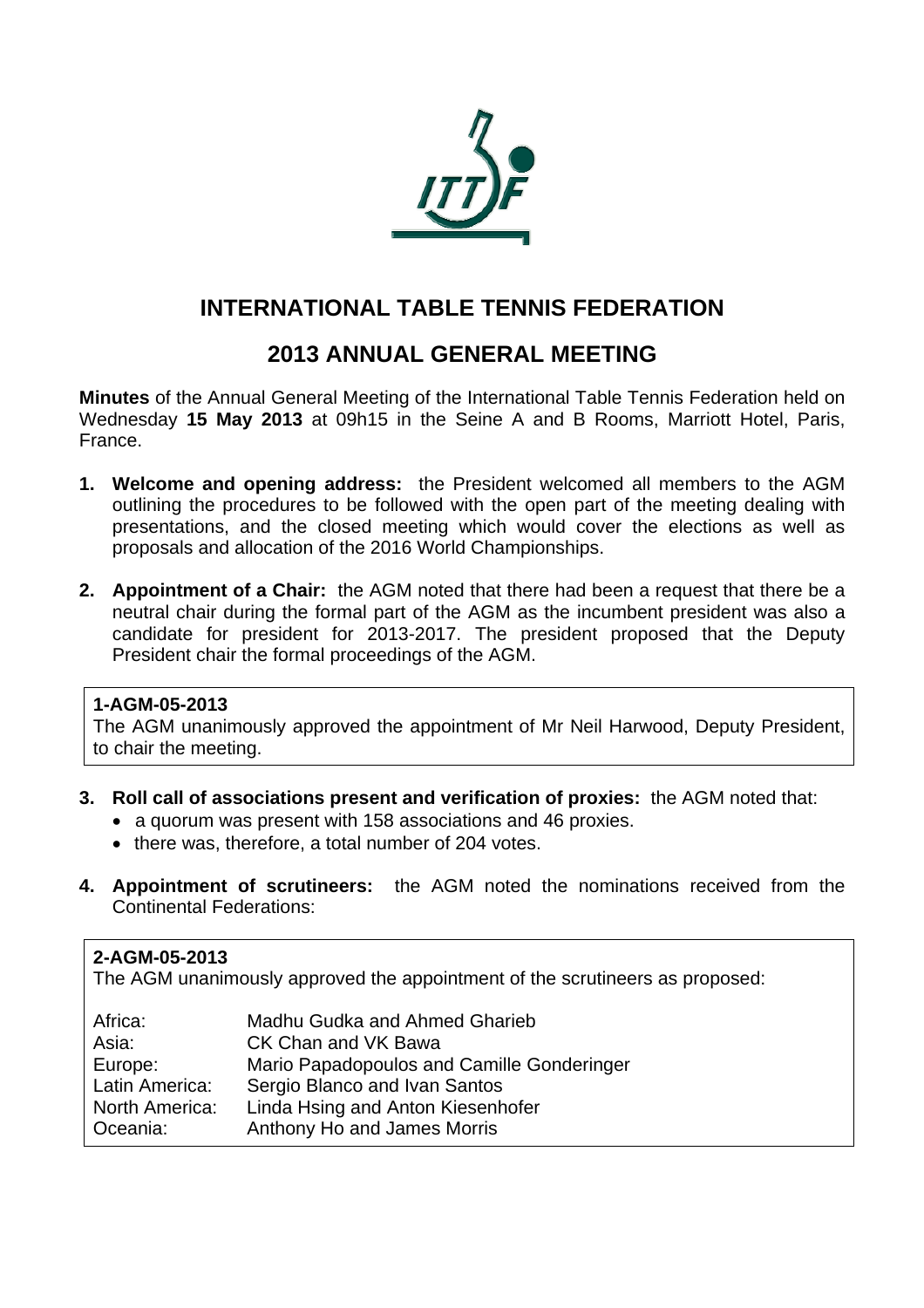- **5. Confirmation of the minutes of the AGM held on 27 March 2012 in Dortmund, Germany:** the minutes were confirmed and signed.
- **6. Presentations:** the AGM noted the presentations made to:
	- 6.1 Merit award: to Mr Richard Yule of the English Table Tennis Association.
	- 6.2 Other presentations:
		- The French Table Tennis Federation, represented by the President, Mr Christian Pallierne, as organiser of the 2013 World Championships. Mr Pallierne also welcomed all delegates to Paris and to the World Championships, which had attracted a very large entry.
		- The Chinese Table Tennis Association, represented by Mr Shi Zhihao, for 3 new inductees to the Hall of Fame: Ma Long, Zhang Jike and Li Xiaoxia.
		- Double Happiness, represented by Mr Lou Shihe, for sponsorship support of the 2013 WTTC.
		- Tamusu Co. Ltd., represented by Mr Shunsaku Yamada, for sponsorship support of the 2013 WTTC.
		- The Chinese Table Tennis Association, represented by Mr Shi Zhihao, for the best ITTF World Tour event in 2012.
		- The Hong Kong Table Tennis Association represented by Professor Chan Cheong Ki, for the best ITTF Junior Circuit event in 2012.
		- The Table Tennis Federation of India, represented by Mr D. R. Choudhary, for an excellent World Junior Championships organised in December 2012.
		- The Guam Table Tennis Association, represented by Mr James Ji, for an excellent World Cadet Challenge event which was organised in 2012.
		- The Guatemalan Table Tennis Association, Mr Jorge Herrera, for the outstanding organisation of the 2012 Global Junior Circuit Finals.
		- **Mr Odd Gustavsen**, outgoing chair of the Equipment Committee, for outstanding service to ITTF as a volunteer.
		- **Mr Jordi Serra** for outstanding service to the ITTF as a professional for more than14 years.
		- **Mr Mikael Andersson** for professional service to the ITTF for 15 years.
		- Messrs **Shahrokh Shahnazi** (Iran) and **Radivoj Hudetz**, (Croatia) as new members of the President's Advisory Council (PAC).
		- 2014 World Table Tennis Championships update report presentation made by the Japan Table Tennis Association and representatives of Tokyo (advanced from agenda item 16.1).
	- 6.3 2016 Olympic and Paralympic Games:
		- Representatives of the organising committee would attend ITTF meetings as necessary.
		- The equipment manufacturers had been appointed very early, which would allow them to prepare top class equipment for the event.
	- 6.4 2016 World Table Tennis Championships bid received from the:
		- 6.4.1 Table Tennis Association of Malaysia with the city of Kuala Lumpur.
		- 6.4.2 Swedish Table Tennis Association with the city of Halmstad.
	- 6.5 ITTF Sport Social Responsibility program by the ITTF Deputy CEO: history from 2003 to date and report on recent activities.

*Following the above awards, PPT presentations and video presentations, the open session of the AGM concluded, and the closed formal part of the AGM started after the break.*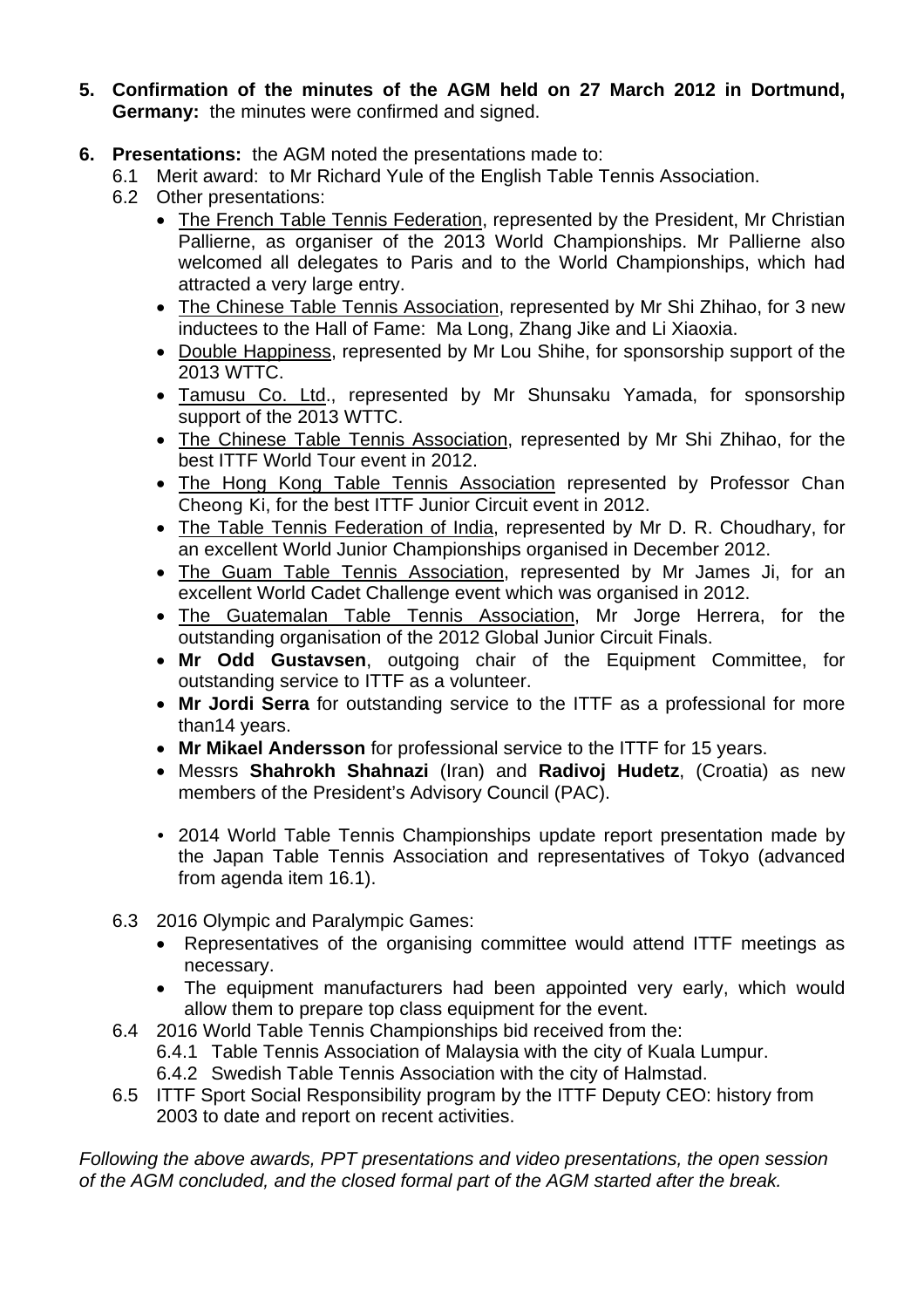**7. Application for membership:** the AGM noted that Bonaire had applied for membership and had met all the requirements, noting that this would bring the number of ITTF member associations to 218.

#### **3-AGM-05-2013**

The AGM unanimously approved the membership application from Bonaire to become the 218<sup>th</sup> member of the ITTF.

**8. Report of the Nominations Committee:** the AGM noted that the Nominations Committee had checked all nominations received in time and confirmed that all nominations were valid.

#### *Start of Election process*

- *At this point of the agenda the election and voting process for the Executive Committee started concurrently with the progress of the meeting.*
- *The Director of Operations explained the voting procedures and the exact method of using the ballots.*
- *The candidates for the position of ITTF President, Mr Adham Sharara, then Mr Stefano Bosi, addressed the delegates with presentations about their programs and plans if elected President. The order of presentations was decided by draw.*
- *The voting process began, while the meeting resumed.*
- **9. Annual reports from the Executive Committee:** the AGM received the reports submitted by:
	- 9.1 President: Adham Sharara (document A1)
	- 9.2 Deputy President and Executive Vice President (Finance), Neil Harwood: (document A2)
	- 9.3 Executive Vice-President: Khalil Al-Mohannadi (document A3)
	- 9.4 Executive Vice-President: Chérif Hajem (document A4)
	- 9.5 Executive Vice-President: Koji Kimura (document A5)
	- 9.6 Executive Vice-President: Melecio Rivera (document A6)
	- 9.7 Executive Vice-President: Petra Sörling (document A7)
	- 9.8 Executive Vice-President: Thomas Weikert (document A8)

## **4-AGM-05-2013**

The AGM unanimously approved all the reports submitted by the Executive Committee members.

- **10. Annual reports from the Continental Federations:** the AGM received the reports submitted by the presidents of the continental federations:
	- 10.1 Africa (document B1)
	- 10.2 Asia (document B2)
	- 10.3 Europe (document B3)
	- 10.4 Latin America (document B4)
	- 10.5 North America (document B5)
	- 10.6 Oceania (document B6)

## **5-AGM-05-2013**

The AGM unanimously approved the reports submitted by the Continental Federations.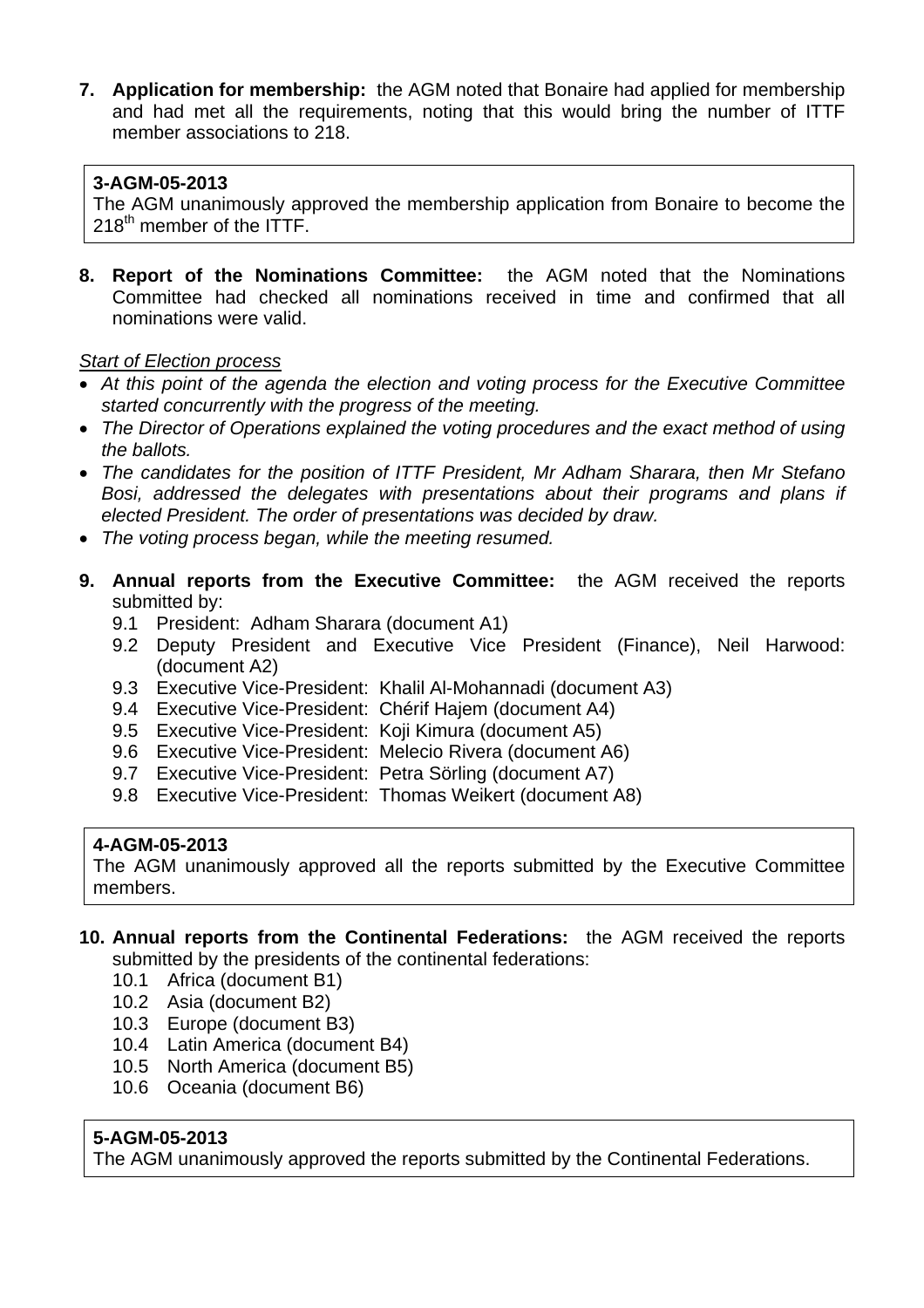#### **11. Annual reports from the CEO and Directors:** the AGM received the reports submitted by:

- 11.1 Chief Executive Officer (document C1)
- 11.2 Deputy Chief Executive Officer (document C2)
- 11.3 Competitions Program (document C3)
- 11.4 Education and Training Program (document C4)
- 11.5 Operations and Olympic Games Program (document C5)
- 11.6 Marketing Program (document C6)

#### **6-AGM-05-2013**

The AGM unanimously approved the reports submitted by the Chief Executive Officer and the program Directors.

#### **12. Annual reports from the committees:** the AGM received the reports submitted by:

- 12.1 Equipment Committee (document D1)
- 12.2 Media Committee (document D2)
- 12.3 Nominations Committee (document D3)
- 12.4 Para Table Tennis Division (document D4)
- 12.5 Rules Committee (document D5)
- 12.6 Sports Science Committee (document D6)
- 12.7 Technical Committee (document D7)
- 12.8 Umpires' and Referees' Committee (document D8)
- 12.9 Olympic and Paralympic Commission (document D9)

## **7-AGM-05-2013**

The AGM unanimously approved all the reports submitted by the Chair of each Committee.

- **13. Finance:** the AGM received the report from the Vice President in charge of Finance. The detailed financial report with comparative historical analysis was presented by the CEO:
	- 13.1 Audited Financial Statements for the years ended 31 December 2011 (document E), and the year ended 31 December 2012, which were circulated on 19 April 2012 and distributed prior to the meeting and that:
		- Partial payment form the IOC's Olympic Fund had been received in November 2012 and another amount, equivalent to about 10% of the total to be received, was expected in the first half of 2013.
		- US\$ 5 million was recognized as income in 2012 in order to raise the ITTF's reserve fund to more than US\$ 7 Million. The balance of US\$ 8.8 million had been deferred for future expenses in the new quadrennial.
		- The consolidated audited financial statements included the finances of the ITTF offices in Switzerland and Canada. However, from 2013, the ITTF office in Singapore would be also consolidated, as until the end of 2012 the Singapore office had been fully funded by TMS.
		- While the constitution indicated that the Board of Directors was responsible for the preparation of the audited financial statements, the Executive Committee performed this function on behalf of the Board of Directors as usual.
	- 13.2 Appointment of auditors: the Executive Committee recommended the appointment of Ernst and Young as auditors for the 2013 financial year.
	- 13.3 Budget 2013 to 2016: the quadrennial budget was presented.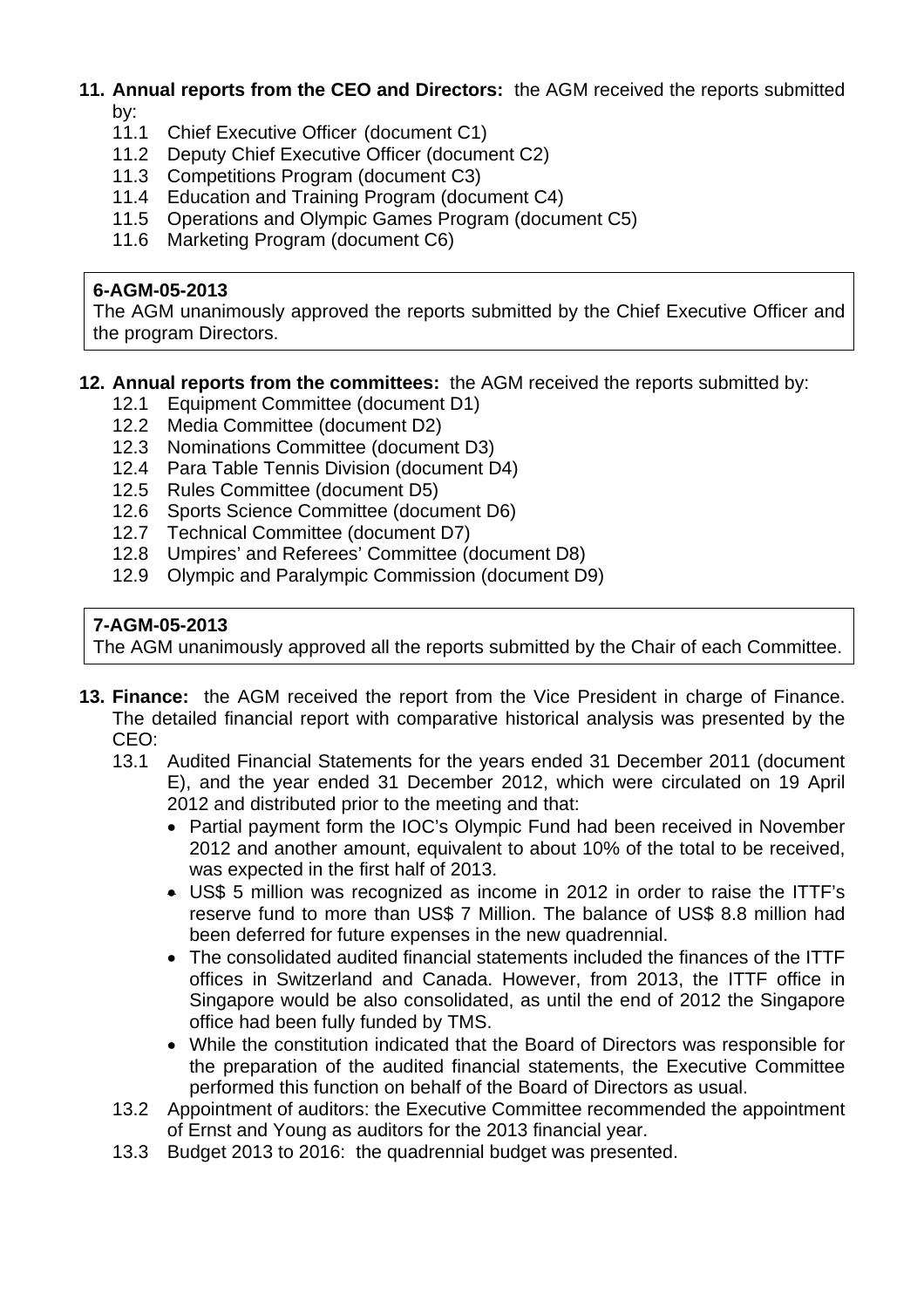## **8-AGM-05-2013**

The AGM unanimously approved:

- 8.1 the audited financial statements for the year ended 31 December 2011.
- 8.2 the audited financial statements for the year ended 31 December 2012.
- 8.3 the appointment of Ernst and Young as auditors for the financial year ended 31 December 2013.
- 8.4 the quadrennial budget 2013 to 2016 as proposed.
- **14. Ratification of the work done by the Board of Directors and Executive Committee:** the AGM considered the work done by the Board of Directors and Executive Committee since its last meeting.

#### **9-AGM-05-2013**

The AGM unanimously ratified the work done by the Board of Directors and Executive Committee since the last AGM.

**15. Propositions and resolutions (document F):** the AGM considered the following propositions, which required a 2/3 majority (66.67%) of votes cast:

|             | <b>Proposed by the Athletes' Commission</b>                                                                                                                                                                                                                                                                                                                                                                | <b>Defeated</b> |
|-------------|------------------------------------------------------------------------------------------------------------------------------------------------------------------------------------------------------------------------------------------------------------------------------------------------------------------------------------------------------------------------------------------------------------|-----------------|
|             | To amend 1.5.3.1:                                                                                                                                                                                                                                                                                                                                                                                          | 58.0% in favour |
| 1           | 1.5.3.1<br>The Executive Committee shall consist of the President and 8<br>Executive Vice-Presidents of which one shall be nominated by the<br>President as Deputy President and another one shall be responsible<br>for finance; the Chair of the Athletes' Commission, or his or her<br>appointee, shall be an ex officio member of the Executive Committee<br>with no vote.<br>Effective date: 2014 AGM |                 |
|             | <b>Proposed by the Executive Committee and the Rules Committee</b>                                                                                                                                                                                                                                                                                                                                         | <b>Passed</b>   |
|             | To amend $1.7$ :                                                                                                                                                                                                                                                                                                                                                                                           | 90.2% in favour |
|             | 1.7<br><b>VACANCIES</b>                                                                                                                                                                                                                                                                                                                                                                                    |                 |
| $\mathbf 2$ | 1.7.1<br>If the President resigns or is unable to continue in office he or she shall be<br>replaced by the Deputy President. and the post of Deputy President shall                                                                                                                                                                                                                                        |                 |
|             | be assumed by the Executive Vice-President having the longest<br>continuous period of service, who shall not be replaced.<br>A vacancy arising in the post of Deputy President shall be filled by the an<br>1.7.2<br>Executive Vice-President nominated by the President. - having the longest<br>continuous period of service, who shall not be replaced.                                                 |                 |
|             | Effective date: immediately                                                                                                                                                                                                                                                                                                                                                                                |                 |
|             | <b>Proposed by the Executive Committee</b>                                                                                                                                                                                                                                                                                                                                                                 | <b>Passed</b>   |
|             | To amend clause 1.14.2 and 1.14.3:                                                                                                                                                                                                                                                                                                                                                                         | 90.9% in favour |
| 3           | 1.14.2 An Executive Director A Chief Executive Officer (CEO) shall be appointed<br>by the Executive Committee and shall be responsible for the overall                                                                                                                                                                                                                                                     |                 |
|             | direction and supervision of the ITTF's professional structure and<br>programs Head Office.                                                                                                                                                                                                                                                                                                                |                 |
|             | 1.14.3 HTTF staff members are to be appointed by the Executive Director The                                                                                                                                                                                                                                                                                                                                |                 |
|             | CEO shall appoint a staff member to serve as coordinator of each<br>committee.                                                                                                                                                                                                                                                                                                                             |                 |
|             | Effective date: immediately                                                                                                                                                                                                                                                                                                                                                                                |                 |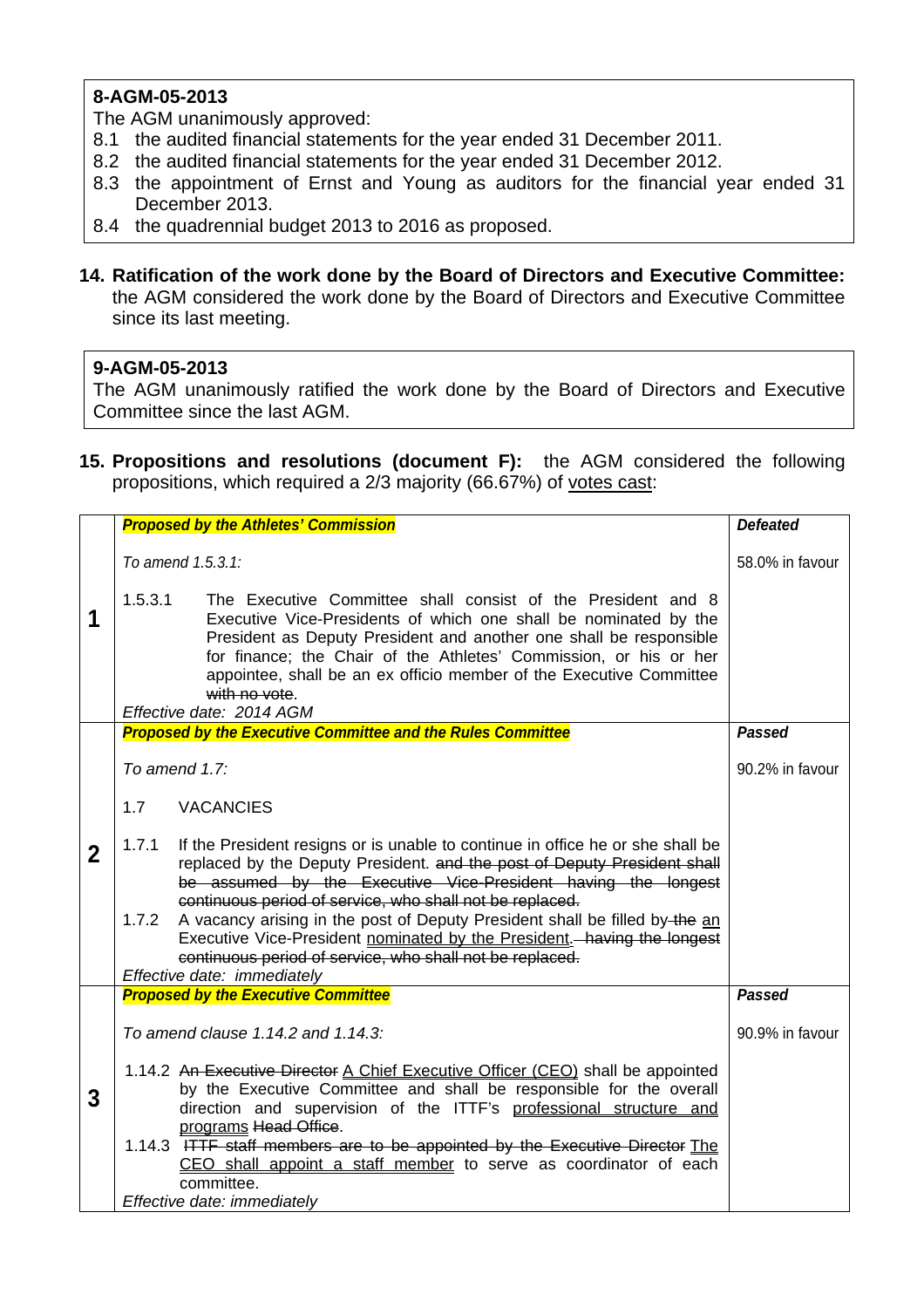The AGM considered the following propositions, which required a 3/4 (75%) majority of the votes cast:

|   | <b>Proposed by the Executive Committee and the Rules Committee</b>                                                                                                                                                                                                                                       | <b>Passed</b>         |
|---|----------------------------------------------------------------------------------------------------------------------------------------------------------------------------------------------------------------------------------------------------------------------------------------------------------|-----------------------|
| 4 | To amend Law 2.2.4:<br>2.2.4<br>The bottom of the net, along its whole length, shall be as close as<br>possible to the playing surface and the ends of the net shall be as<br>close as possible attached to the supporting posts from top to<br>bottom.                                                  | 87.22% in<br>favour   |
|   | <b>Proposed by the Rules Committee</b>                                                                                                                                                                                                                                                                   | <b>Deferred</b>       |
|   | To delete Law 2.5.14 and to modify related paragraphs 2.6.3, 2.7.1, 2.9.1.1<br>and 3.3.2.5.2 (the latter see under Board of Directors) accordingly:                                                                                                                                                      |                       |
|   | 2.5.14 The ball shall be regarded as passing over or around the net assembly<br>if it passes anywhere other than between the net and the net post or<br>between the net and the playing surface.                                                                                                         |                       |
| 5 | 2.6.3<br>As the ball is falling, the server shall strike it so that it touches first his<br>or her court and then after passing over or around the net assembly,<br>touches directly the receiver's court; in doubles, the ball shall touch<br>successively the right half court of server and receiver. |                       |
|   | The ball, having been served or returned, shall be struck so that it<br>2.7.1<br>passes over or around the net assembly and touches the opponent's<br>court, either directly or after touching the net assembly.                                                                                         |                       |
|   | 2.9.1.1 if in service the ball, in passing over or around the net assembly,<br>touches it, before touching the receiver's court, touches the net                                                                                                                                                         |                       |
|   | assembly, provided the service is otherwise correct or the ball is<br>obstructed by the receiver or his or her partner.                                                                                                                                                                                  |                       |
|   | <b>Proposed by the PTT Division</b>                                                                                                                                                                                                                                                                      | <b>Passed</b>         |
|   | To modify 2.8.3:                                                                                                                                                                                                                                                                                         | 86.4%<br>in<br>favour |
| 6 | 2.8.3<br>In doubles, when at least one player of a pair is in a wheelchair due<br>to a physical disability, the server shall first make a service, the<br>receiver shall then make a return, but thereafter either player of that                                                                        |                       |
|   | pair may make returns. However no part of a player's wheelchair nor<br>a foot of a standing player of this pair shall protrude beyond the<br>imaginary extension of the centre line of the table. If it does, the                                                                                        |                       |
|   | umpire shall award the point to the opposing pair.                                                                                                                                                                                                                                                       |                       |

The AGM considered the following Resolution, which required a simple majority of the votes cast:

| <b>Proposed by the French Table Tennis Federation</b>                        | <b>Passed</b> |
|------------------------------------------------------------------------------|---------------|
|                                                                              |               |
| Following the recommendation 41 of the Olympic and Sport Movement            |               |
|                                                                              |               |
| Congress, the ITTF should adopt the Basic Universal Principles of Good 80.8% |               |
|                                                                              |               |
| Governance as proposed by the IOC. Specifically, the ITTF should develop a   |               |
|                                                                              |               |
| draft, to be discussed and adopted at the 2014 General Assembly, containing  |               |
| at least:                                                                    |               |
|                                                                              |               |
| 1. A clear statement of the ITTF vision, mission and a four years strategy   |               |
|                                                                              |               |
| plan.                                                                        |               |
|                                                                              |               |
| 2. The amendment to the ITTF Constitution to clearly define its structure,   |               |
|                                                                              |               |
| regulations and the democratic process according to the basic universal      |               |
| principles of good governance. Special consideration to be given to the      |               |
|                                                                              |               |
| establishment of transparent and enhanced dispute resolution mechanisms      |               |
|                                                                              |               |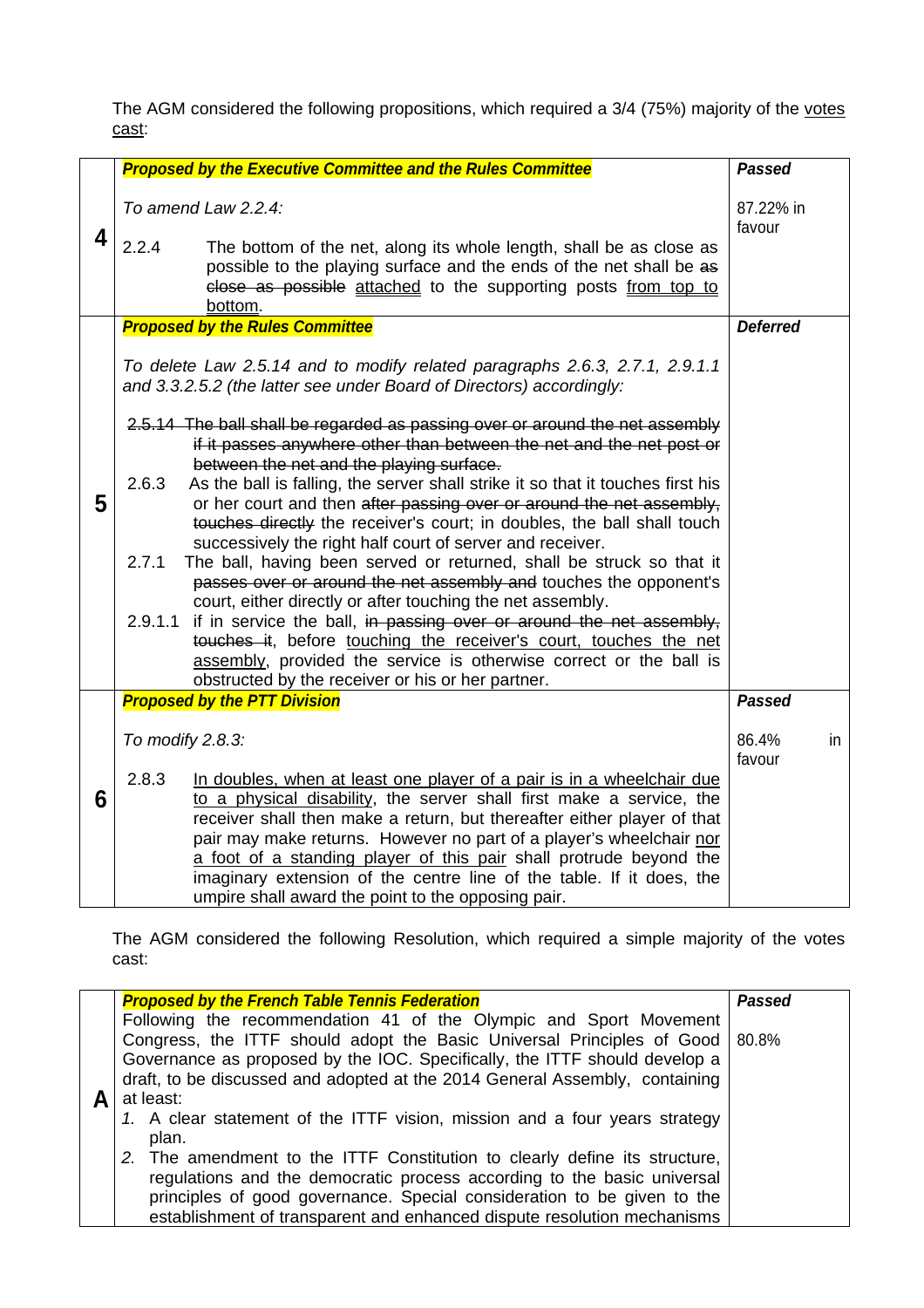| and adequate procedures to avoid conflicts of interests.<br>3. Good governance implies proper financial monitoring. The ITTF should<br>establish an independent Financial Committee, a system of internal audit<br>control and a clear and adequate risk management process should be put<br>in place.                                                                                                                                                                                                                                                                                                                                                                                                                                                                                                                                                                                                                                                                                                                                                                                                                                                                                                                                                       |  |
|--------------------------------------------------------------------------------------------------------------------------------------------------------------------------------------------------------------------------------------------------------------------------------------------------------------------------------------------------------------------------------------------------------------------------------------------------------------------------------------------------------------------------------------------------------------------------------------------------------------------------------------------------------------------------------------------------------------------------------------------------------------------------------------------------------------------------------------------------------------------------------------------------------------------------------------------------------------------------------------------------------------------------------------------------------------------------------------------------------------------------------------------------------------------------------------------------------------------------------------------------------------|--|
| Below are the recommendations 41, 42 and 43 adopted by the IOC Congress<br>in Copenhagen on 5 October 2009.                                                                                                                                                                                                                                                                                                                                                                                                                                                                                                                                                                                                                                                                                                                                                                                                                                                                                                                                                                                                                                                                                                                                                  |  |
| 41 The legitimacy and autonomy of the Olympic Movement depends on<br>upholding the highest standards of ethical behavior and good governance.<br>All members of the Olympic Movement should adopt, as their minimum<br>standard, the Basic Universal Principles of Good Governance of the<br>Olympic Movement, as proposed by the IOC. All members of the Olympic<br>Movement must always demonstrate integrity, accountability and<br>transparency, as well as the highest level of management skills; and they<br>must ensure that at all times their legal status is both fully consistent with<br>their activities and responsibilities and wholly compliant with the laws of the<br>land (applicable laws).<br>42 All members of the Olympic Movement should keep annual accounts in<br>accordance with acknowledged standards of accounting; ensure they have<br>an independent audit or verification of their accounts; adopt rules, norms<br>and practices under which those who cannot comply with good governance<br>may lose financial support or be sanctioned; adopt and implement a code<br>of ethics based on the principles and rules of the IOC Code of Ethics; and<br>always seek to protect and promote the interest of the athletes they |  |
| represent.<br>43 Transparent and enhanced dispute resolution mechanisms must be in<br>place in place in all sports organizations at all levels. All disputes which<br>cannot be settled amicably or through local arbitration or mediation should<br>be submitted to the Court of Arbitration of Sport (CAS). While fully<br>respecting the sovereignty and independence of the CAS, the constituents<br>of the Olympic Movement may submit to the CAS proposals or<br>contributions so that litigation may be simplified, accelerated, and legal<br>costs reduced.                                                                                                                                                                                                                                                                                                                                                                                                                                                                                                                                                                                                                                                                                          |  |

#### **16. Future world championships:** the AGM noted the:

- 16.1 Update on the 2014 World Championships in Tokyo
- 16.2 Presentations for candidates to host of the 2016 ITTF World Team Championships and the recommendation of the Executive Committee, based on a joint proposal from the Swedish TTA and the Malaysian TTA, to award the 2016 WTTC to Malaysia and the 2018 WTTC to Sweden.

#### **10-AGM-05-2013**

- The AGM resolved to allocate:
- 10.1 The 2016 World Team Championships to Kuala Lumpur, Malaysia and
- 10.2 The 2018 World Team Championships to Halmstad, Sweden.

#### **17. Elections:**

- 17.1 Committees: the Nominations Committee submitted the complete list of nominated committee members, noting a change in the Media Committee, with Chandra Madhosingh as a special advisor and Michel de Chadaravian as a full member.
- 17.2 Board of Directors: the number of nominations equalled the number of places available.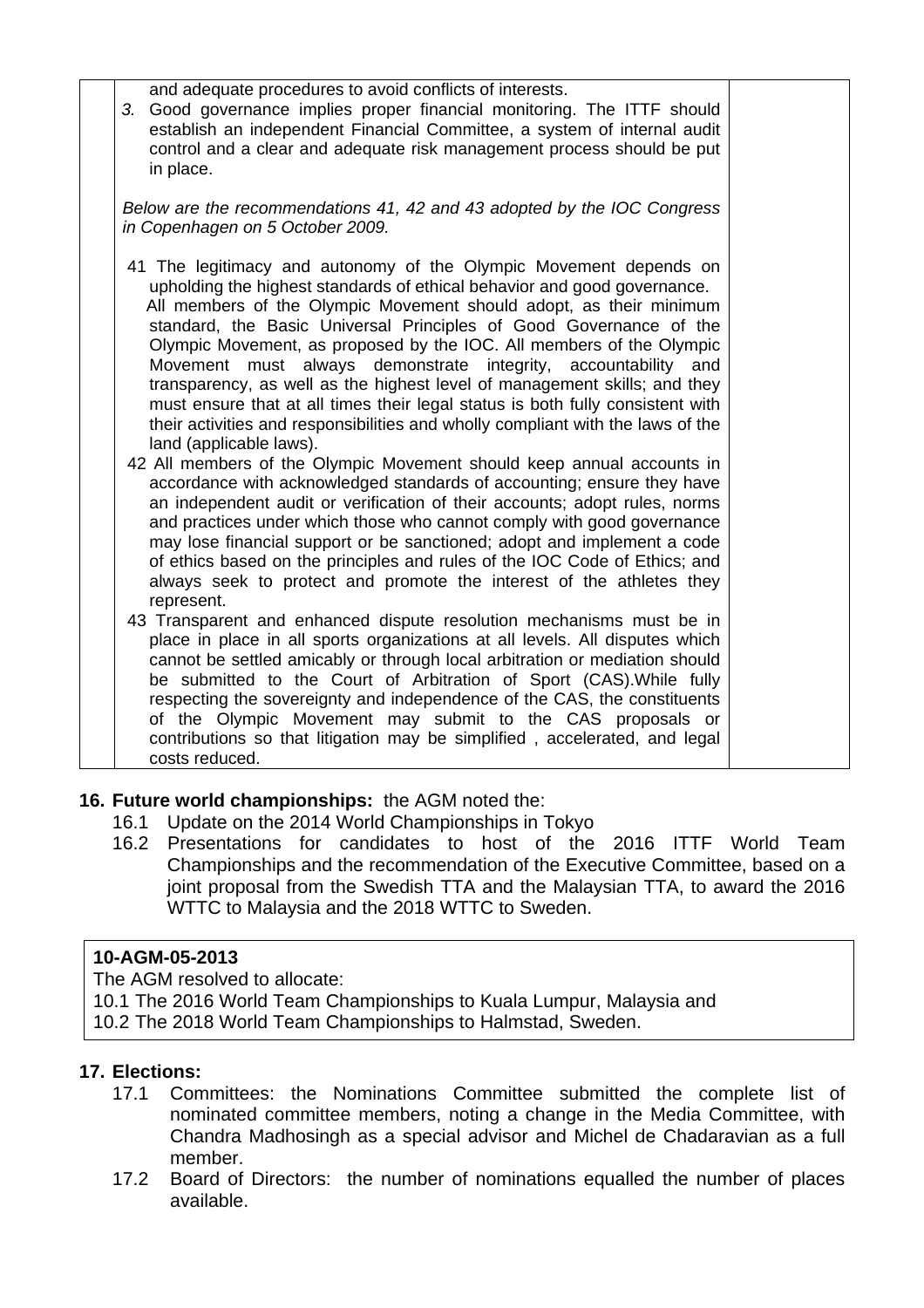- 17.3 President: two candidates, Mr Adham Sharara and Mr Stefano Bosi were part of the voting process, and presentations by each were made before the voting commenced.
- 17.4 Executive Vice-Presidents: there were 12 candidates for 8 positions, and no presentations were made prior to the voting process.

#### **11-AGM-05-2013**

The AGM resolved to approve:

11.1 The recommendations of the Nominations Committee in relation to committee membership for 2013 to 2015 (see attached).

11.2 The membership as proposed for the Board of Directors (see attached).

The AGM received the following voting results for the election of the President:

| Total number of votes possible | 204                   |
|--------------------------------|-----------------------|
| Total number of votes cast     |                       |
| Total number of votes spoilt   |                       |
| Total number of valid votes    | 202                   |
| (ITA)<br>(CAN)                 | 53 votes<br>149 votes |
|                                |                       |

The Chairperson declared **Adham Sharara duly elected as President for the period 2013-2017.**

The AGM received the following voting results for the election of the Vice-Presidents:

| Total number of votes possible |       | 204       |
|--------------------------------|-------|-----------|
| Total number of votes cast     |       | 204       |
| Total number of votes spoilt   |       | 5         |
| Total number of valid votes    |       | 199       |
| Khalil Al Mohannadi            | (QAT) | 180 votes |
| Alaor Azevedo                  | (BRA) | 69 votes  |
| <b>Claude Bergeret</b>         | (FRA) | 70 votes  |
| Veli Ozan Cakir                | (TUR) | 71 votes  |
| <b>Patrick Gillmann</b>        | (NCL) | 137 votes |
| <b>Cherif Hajem</b>            | (TUN) | 170 votes |
| Masahiro Maehara               | (JPN) | 189 votes |
| Miguel Angel Machado           | (ESP) | 56 votes  |
| Melecio Eduardo Rivera         | (ESA) | 131 votes |
| Shi Zhihao                     | (CHN) | 190 votes |
| Petra Sörling                  | (SWE) | 165 votes |
| <b>Thomas Weikert</b>          | (GER) | 164 votes |
|                                |       |           |

The Chairperson declared **Khalil Al Mohannadi, Patrick Gillmann, Cherif Hajem, Masahiro Maehara, Melecio Rivera, Shi Zhihao, Petra Sörling and Thomas Weikert duly elected as members of the Executive Committee for the period 2013-2017.** 

**12 Revisions to the Constitution:** the AGM noted that: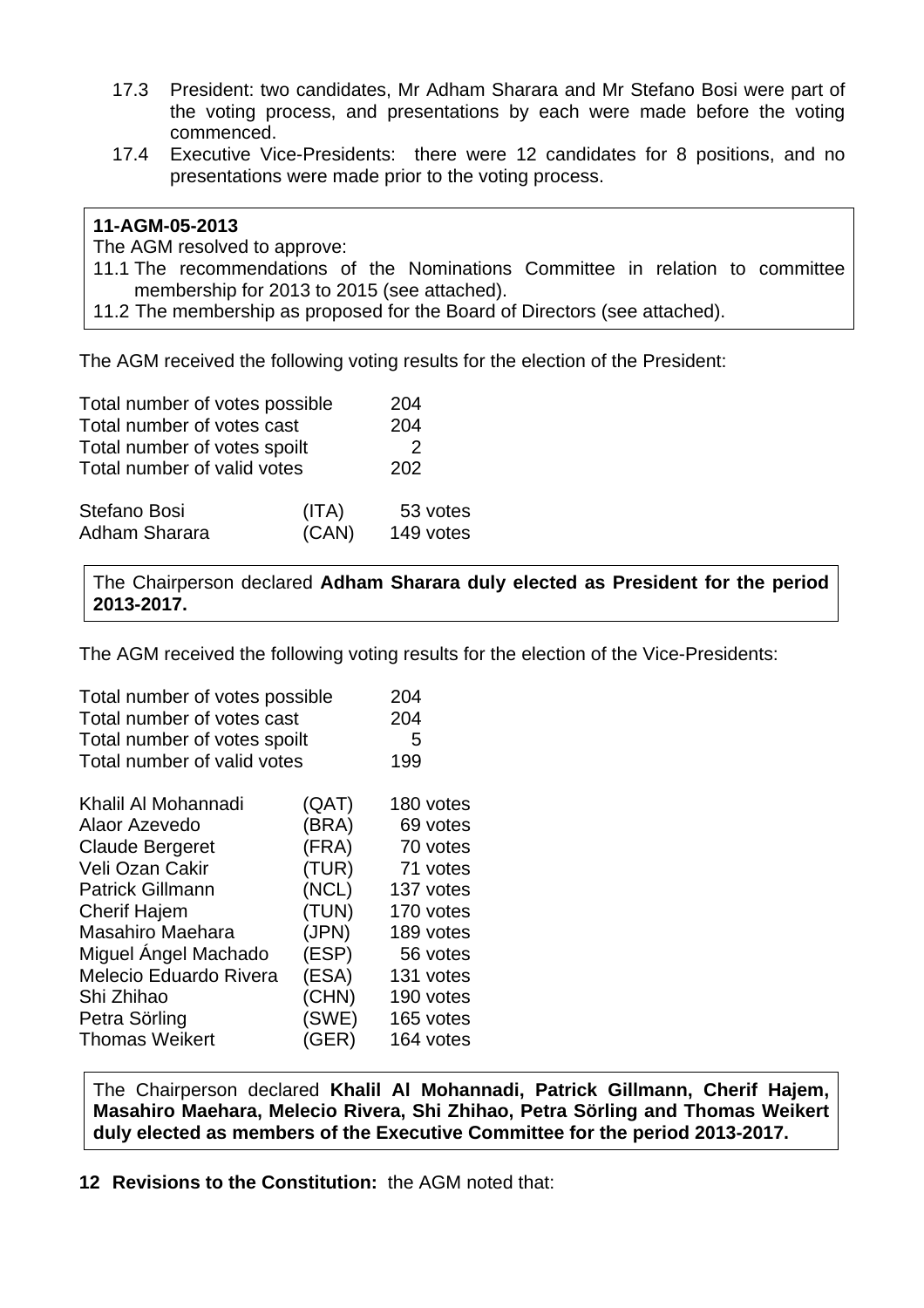- 12.1 All members were again invited to submit input, including those who had already submitted proposals.
- 12.2 Affiliation of Continental Federations: 4 continental federations had signed the Continental Affiliation agreement and hopefully the remaining continental federations would do so in the near future.
- **13 Next AGM:** the AGM noted that its next meeting would be held in Tokyo in May 2014.
- **14 Any other business:** the AGM noted that:
	- 14.1 There were several problems experienced by participating associations in obtaining visas for the World Championships.
	- 14.2 Previous world champions should be recognised as such at world championships once they had retired.
- **15 Adjournment:** in closing the AGM, the President thanked everyone who had participated, appealed for the unity of the ITTF for the benefit of table tennis, and hoped that the ITTF family would unite in **p**romoting table tennis. There being no further business, the meeting adjourned at 17h06.

\_\_\_\_\_\_\_\_\_\_\_\_\_\_\_\_\_\_\_\_\_\_\_\_\_\_\_\_\_\_ \_\_\_\_\_\_\_\_\_\_\_\_\_\_\_\_\_\_\_\_\_\_\_\_\_\_

Neil Harwood **Date** Meeting Chair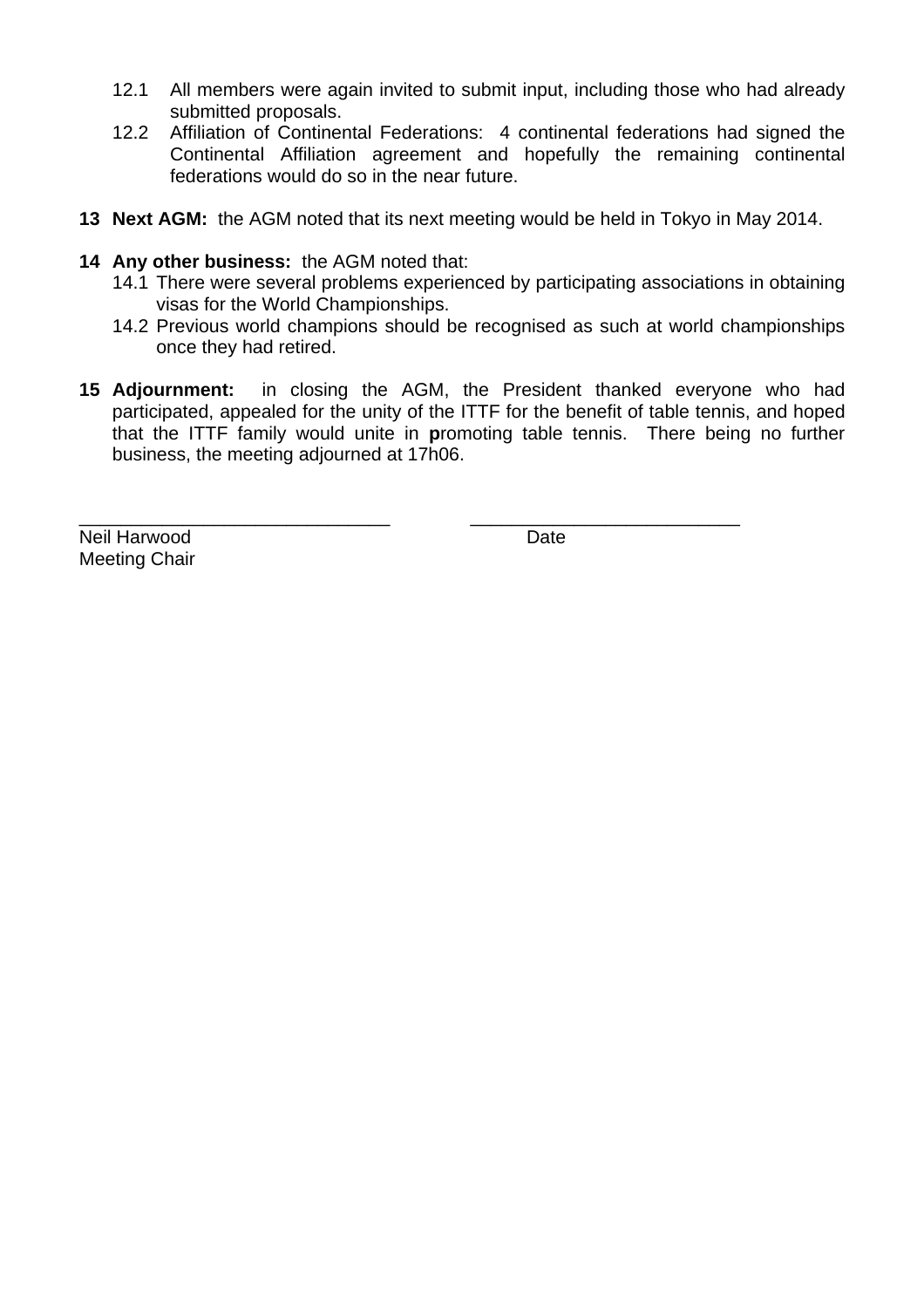# **ATTENDANCE REGISTER**

| <b>Function</b>            | <b>Name</b>                | <b>Present</b>           |
|----------------------------|----------------------------|--------------------------|
|                            | Adham Sharara              |                          |
|                            | Neil Harwood               |                          |
|                            | Koji Kimura                |                          |
| <b>Executive Committee</b> | Chérif Hajem               |                          |
| (no vote)                  | <b>Thomas Weikert</b>      |                          |
|                            | Khalil Al-Mohannadi        |                          |
|                            | Melecio Rivera             |                          |
|                            | Petra Sörling              |                          |
|                            | Khaled El-Salhy            | Proxy for Mozambique     |
| Continental                | Cai Zhenhua                | Apologies                |
| Presidents                 | Stefano Bosi               |                          |
| (no vote except for        | Oswaldo Borges             |                          |
| those with proxy           | Michael Cavanaugh          |                          |
|                            | Patrick Gillmann           | Proxy for Marianas       |
|                            | Berthe A. Bakhary          | Proxy for Niger          |
|                            | <b>Ebo Barthels</b>        |                          |
|                            | <b>Ganief Fataar</b>       | Apologies                |
|                            | Hao Thyn Voon              |                          |
|                            | Henry Djombo               | Proxy for Central Africa |
|                            | Olabanji Oladapo           | Proxy for Zimbabwe       |
|                            | Thomas Kiggundu            | Proxy for Botswana       |
|                            | Khalid Al Mawlawi          |                          |
|                            | Michel de Chadarevian      |                          |
|                            | Mohammad Sibtain           |                          |
|                            | Park Do Cheon              |                          |
| <b>Board of Directors</b>  | Shahrokh Shahnazi          |                          |
| (no vote except for        | Thana Chaiprasit           |                          |
| those with proxy)          | <b>Tony Yue</b>            |                          |
|                            | Alexander Murdoch          |                          |
|                            | <b>Cristinel Romanescu</b> |                          |
|                            | Dorte Kronsell             | Proxy for Greenland      |
|                            | Eberhard Schöler           |                          |
|                            | Gérard Velten              |                          |
|                            | Oktay Cimen                |                          |
|                            | Radivoj Hudetz             |                          |
|                            | Walter Rönmark             |                          |
|                            | Zdenko Kriz                |                          |
|                            | Alaor G. P. Azevedo        | Proxy for Bolivia        |
|                            | Leonel Aguilar             | Proxy for Ecuador        |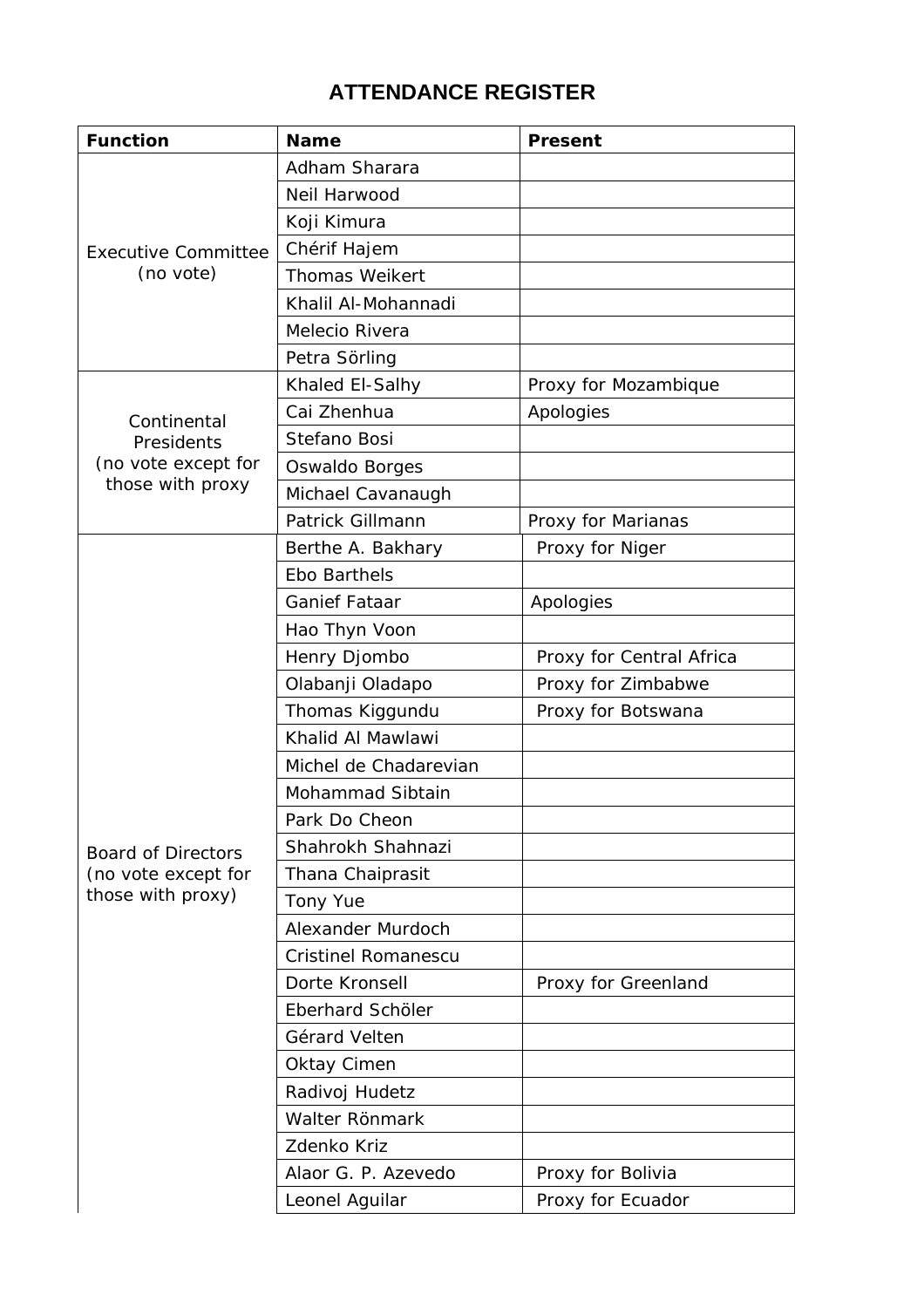| Javier A. Gomez Peralta |                          |
|-------------------------|--------------------------|
| Juan Vila               |                          |
| Sergio Arturo Blanco    |                          |
| <b>Bruce Burton</b>     | Proxy for Gabon          |
| Anthony Ho              | Proxy for American Samoa |
| Graeme Ireland          | Proxy for Norfolk Island |
| James Morris            | Proxy for Tokelau        |

| <b>Function</b>              | <b>Name</b>             | No vote   |
|------------------------------|-------------------------|-----------|
| <b>Athletes' Commission</b>  | Vladimir Samsonov       | Apologies |
| <b>Equipment Committee</b>   | <b>Odd Gustavsen</b>    |           |
| Media Committee              | Arne Madsen             |           |
| <b>Nominations Committee</b> | Chan Foong Keong        |           |
| Para TT Division             | Øivind Eriksen          |           |
| <b>Rules Committee</b>       | <b>Rudolf Sporrer</b>   |           |
| Sport Science Committee      | Jean-François Kahn      |           |
| <b>URC</b>                   | Albert Rooijmans        |           |
| Veterans' Committee          | Reto Bazzi              |           |
| Women's Working Group        | Hajera Kajee            |           |
| Honorary President           | Xu Yinsheng             | Apologies |
| Personal Honorary Member     | <b>Helios Farrell</b>   |           |
| President's Advisory Council | André Damman            |           |
|                              | Ranga Ramanujan         | Apologies |
|                              | George Segun            |           |
|                              | Nils Bergstrom          | Apologies |
|                              | Henry Yue               | Apologies |
|                              | <b>Rufford Harrison</b> | Apologies |
|                              | Hans Giesecke           |           |
|                              | Han Sang Kook           | Apologies |
|                              | <b>Colin Clemett</b>    |           |
|                              | Jane Pinto              |           |

## **Associations**

| AFGHANISTAN          | <b>FORUGH Tabish</b>      |                          |
|----------------------|---------------------------|--------------------------|
| <b>ALBANIA</b>       | <b>BINOSHAJ Tonin</b>     |                          |
| <b>ALGERIA</b>       | <b>ZITOUNI Kamel</b>      |                          |
| ANGOLA               | CRUZ Abilio               |                          |
| ANGUILLA             | <b>RICHARDSON Rollins</b> |                          |
| <b>ANTIGUA &amp;</b> | <b>BELLOT Charles</b>     |                          |
| <b>BARBUDA</b>       | <b>HERBERT Irmaine</b>    |                          |
| <b>ARGENTINA</b>     | <b>TENCA Nestor</b>       | Proxy for Cayman Islands |
| <b>ARMENIA</b>       | <b>SARGSYAN Feliks</b>    |                          |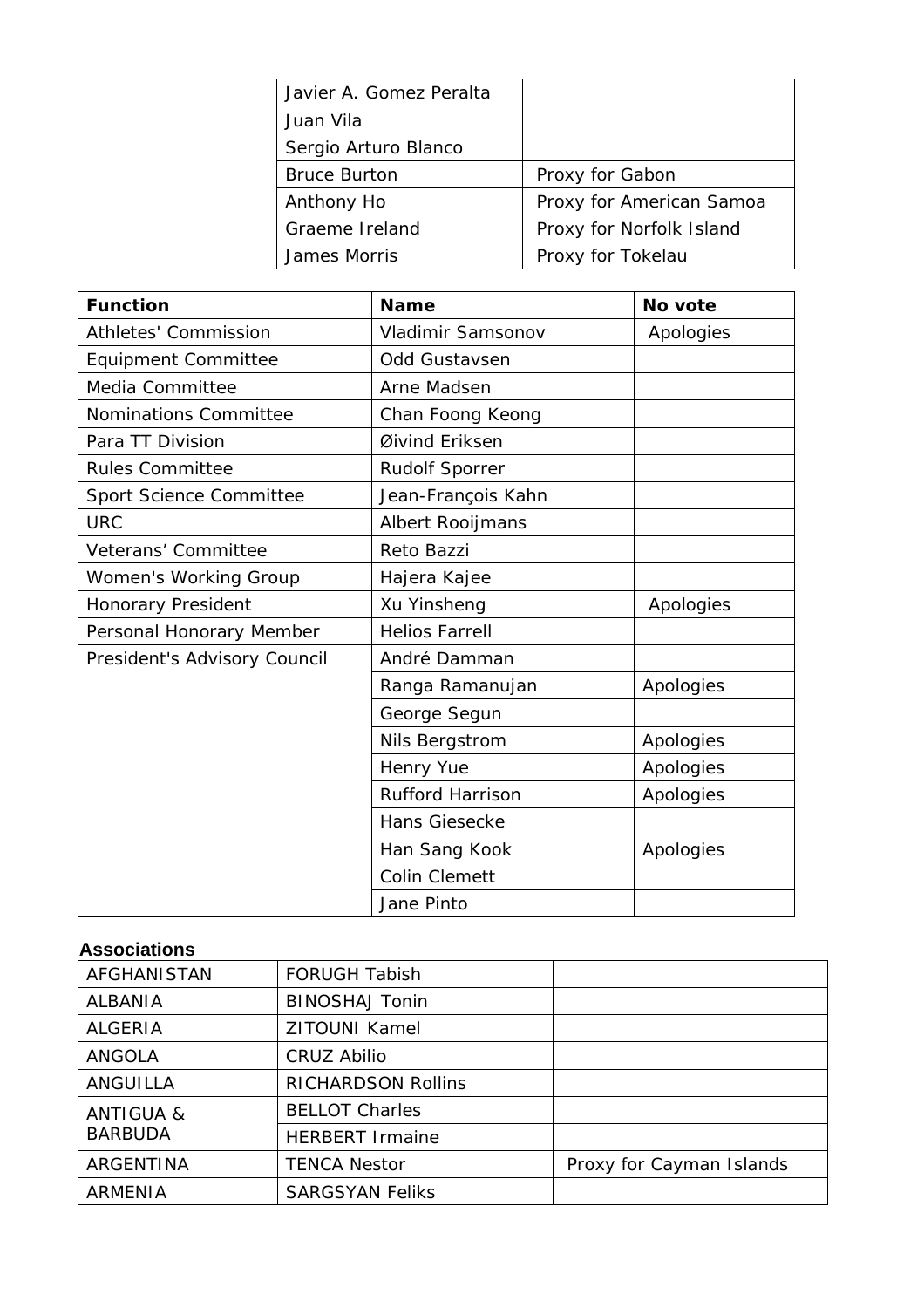|                                           | <b>GOODIER Will</b>          | Proxy for Papua New Guinea |  |
|-------------------------------------------|------------------------------|----------------------------|--|
| <b>AUSTRALIA</b>                          | <b>MALES Phil</b>            |                            |  |
| <b>AUSTRIA</b>                            | <b>FORSTHUBER Gottfried</b>  |                            |  |
|                                           | <b>ZUDOV Aleksandr</b>       |                            |  |
| AZERBAIJAN                                | <b>MALIK YEGANOV Rafail</b>  |                            |  |
| <b>BAHRAIN</b>                            | <b>ALMADEH Ali</b>           |                            |  |
| <b>BANGLADESH</b>                         | RAHMAN Zobera                |                            |  |
|                                           | <b>BROWNE Trevor</b>         |                            |  |
| <b>BARBADOS</b>                           | <b>FELIX Marguerita</b>      |                            |  |
|                                           | <b>AMARIN Vladimir</b>       |                            |  |
| <b>BELARUS</b>                            | <b>IVANENKA Piotr</b>        |                            |  |
|                                           | <b>DELHOU Roland</b>         |                            |  |
| <b>BELGIUM</b>                            | <b>DENYS Jacques</b>         |                            |  |
| <b>BELIZE</b>                             | <b>ESNARD Carlos</b>         |                            |  |
| <b>BENIN</b>                              | GUEZO Fortuné Luc Olivier    |                            |  |
| <b>BOSNIA &amp;</b><br><b>HERZEGOVINA</b> | <b>IVANEK Vladimir</b>       |                            |  |
| <b>BRAZIL</b>                             | <b>VINHAS Ivam</b>           |                            |  |
| <b>BULGARIA</b>                           | <b>KITOV Stefan</b>          |                            |  |
| <b>BURKINA FASO</b>                       | <b>NANEMA Denis</b>          | Proxy for Congo Democratic |  |
| <b>BURUNDI</b>                            | <b>NDIKUMANA Adolphe</b>     |                            |  |
| CAMBODIA                                  | <b>RAT Sokhorn</b>           |                            |  |
| CAMEROON                                  | <b>BAGUEKA ASSOBO Alfred</b> |                            |  |
|                                           | <b>JACKSON David</b>         |                            |  |
| CANADA                                    | KIESENHOFER Anton            | Proxy for Marshall Islands |  |
| <b>CHILE</b>                              | <b>REIMBERG Henry</b>        |                            |  |
| <b>CHINA</b>                              | LIU Yi                       |                            |  |
|                                           | SHI Zhihao                   |                            |  |
| <b>CHINESE TAIPEI</b>                     | YANG Cheng-Hsiung            |                            |  |
|                                           | <b>HUNG Tsung-Min</b>        |                            |  |
| <b>COLOMBIA</b>                           | <b>URIBE Pedro</b>           |                            |  |
|                                           | PADILLA Jairo                |                            |  |
| <b>COMOROS</b>                            | <b>ABOUD SAID Hilmy</b>      |                            |  |
| CONGO<br>BRAZZAVILLE                      | OKOUNA O. Jean Marie         |                            |  |
| <b>COOK ISLANDS</b>                       | <b>IORANGI Tearoa</b>        | Proxy for Tuvalu           |  |
| <b>COSTA RICA</b>                         | <b>ZAMORA Alexander</b>      |                            |  |
| <b>COTE D'IVOIRE</b>                      | DJEGNA Nestor Vagba          | Proxy for Guinea           |  |
|                                           | KOUADJO Yao Thiery           |                            |  |
| CROATIA                                   | MUNIVRANA Ivo Goran          |                            |  |
| <b>CURACAO</b>                            | <b>MATHILDA Franklin</b>     |                            |  |
| <b>CYPRUS</b>                             | <b>GEORGIOU Andreas</b>      |                            |  |
|                                           | PAPADOPOULOS Marios          |                            |  |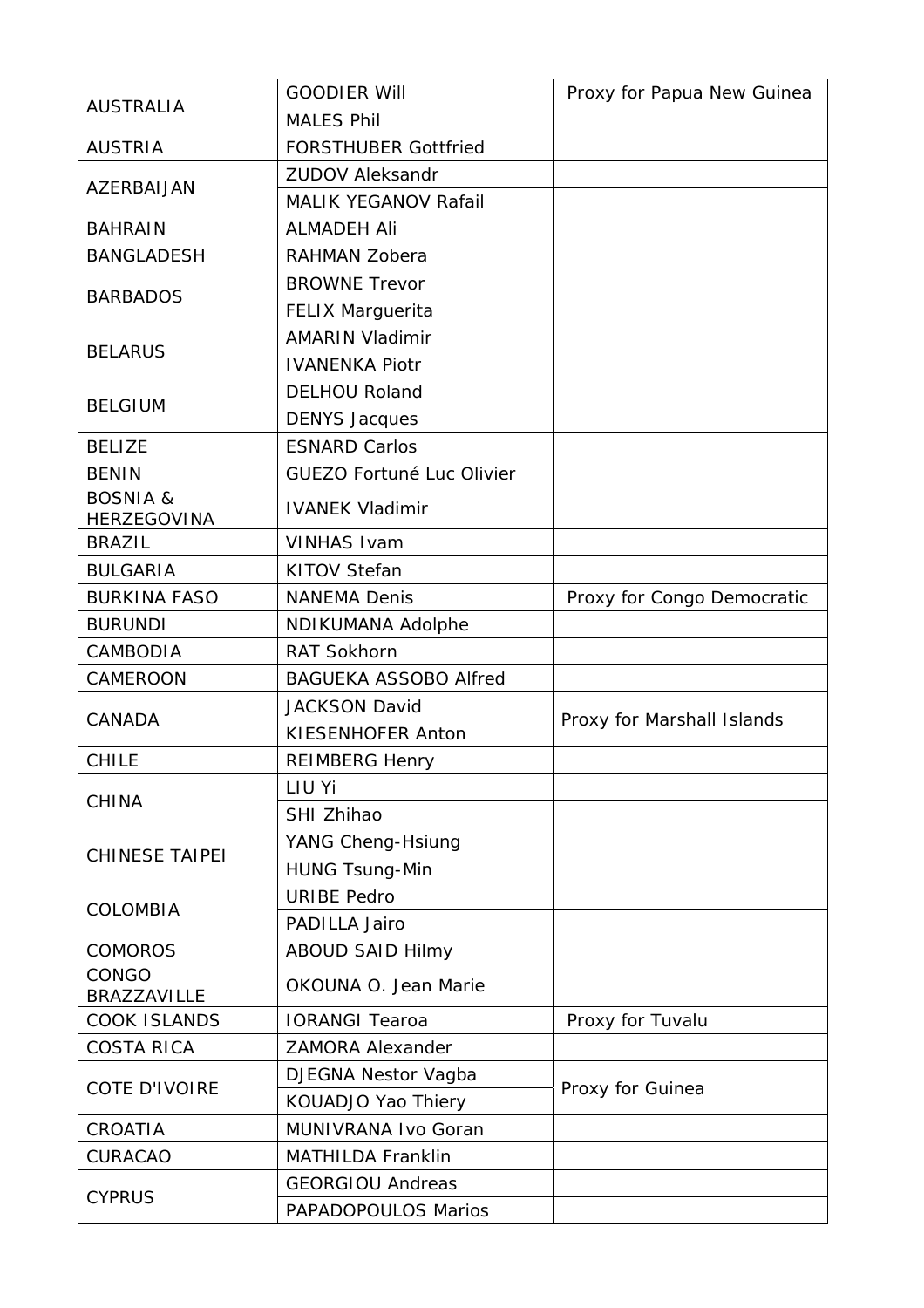| <b>CZECH REPUBLIC</b>               | <b>ENDAL Nikolas</b>      |                    |
|-------------------------------------|---------------------------|--------------------|
|                                     | <b>SPACEK Zbynek</b>      |                    |
| <b>DENMARK</b>                      | <b>BECKMANN Aksel</b>     |                    |
|                                     | <b>HUMMELUHR Steen</b>    |                    |
| <b>DJIBOUTI</b>                     | <b>FARAH Hassan Farah</b> |                    |
|                                     | <b>ISMAIL Ali Ismail</b>  |                    |
| <b>DOMINICAN</b><br><b>REPUBLIC</b> | <b>SANTOS Juan</b>        |                    |
|                                     | <b>MESHREF Alaaledin</b>  |                    |
| <b>EGYPT</b>                        | <b>HAMED Heba</b>         | Proxy for Tanzania |
| <b>EL SALVADOR</b>                  | <b>SALAZAR Luis</b>       | Proxy for Panama   |
|                                     | <b>BRADLEY Peter</b>      |                    |
| <b>ENGLAND</b>                      | <b>MURDOCH Valerie</b>    |                    |
|                                     | LUBI Sirje                |                    |
| <b>ESTONIA</b>                      | <b>MÄNNIK Marko</b>       |                    |
| <b>ETHIOPIA</b>                     | <b>KEBEDEW Habtu</b>      |                    |
| <b>FAROE ISLANDS</b>                | <b>BERNER Jan</b>         |                    |
| <b>FIJI</b>                         | RATU Eroni Duncan         | Proxy for Tonga    |
|                                     | GREFBERG Sonja            |                    |
| <b>FINLAND</b>                      | MANNI Jouko               |                    |
|                                     | <b>PALIERNE Christian</b> |                    |
| France                              | RIGAUD Christian          |                    |
|                                     | <b>AHLERT Heike</b>       |                    |
| <b>GERMANY</b>                      | <b>VATHEUER Matthias</b>  |                    |
| <b>GHANA</b>                        | QUARCOO Rexford           |                    |
| <b>GUAM</b>                         | JI James                  | Proxy for Palau    |
|                                     | JI Young Hee              |                    |
|                                     | <b>HERRERA Jorge</b>      |                    |
| <b>GUATEMALA</b>                    | <b>HERNANDEZ Manuel</b>   |                    |
| <b>GUERNSEY</b>                     | O'KEEFE Rebecca           |                    |
| <b>GUYANA</b>                       | <b>FRASER Arron</b>       |                    |
| <b>HAITI</b>                        | <b>FRANTZ Jacques</b>     |                    |
| <b>HONDURAS</b>                     | MUNOZ Guillermo           |                    |
| <b>HONG KONG</b>                    | CHAN Cheong Ki            |                    |
|                                     | CHIU Echo                 |                    |
| <b>HUNGARY</b>                      | <b>NATRAN Roland</b>      |                    |
| <b>ICELAND</b>                      | SVERRISSON Sigurdur V.    |                    |
| <b>INDIA</b>                        | CHOUDHARY Dhanraj         |                    |
|                                     | BAWA Vijay Kumar          |                    |
| <b>INDONESIA</b>                    | <b>LAYARDI Peter</b>      |                    |
| <b>IRAN</b>                         | ZAREPOUR A. Mohammad      |                    |
| <b>IRAQ</b>                         | AL-JAAB A. Waheed Hassan  |                    |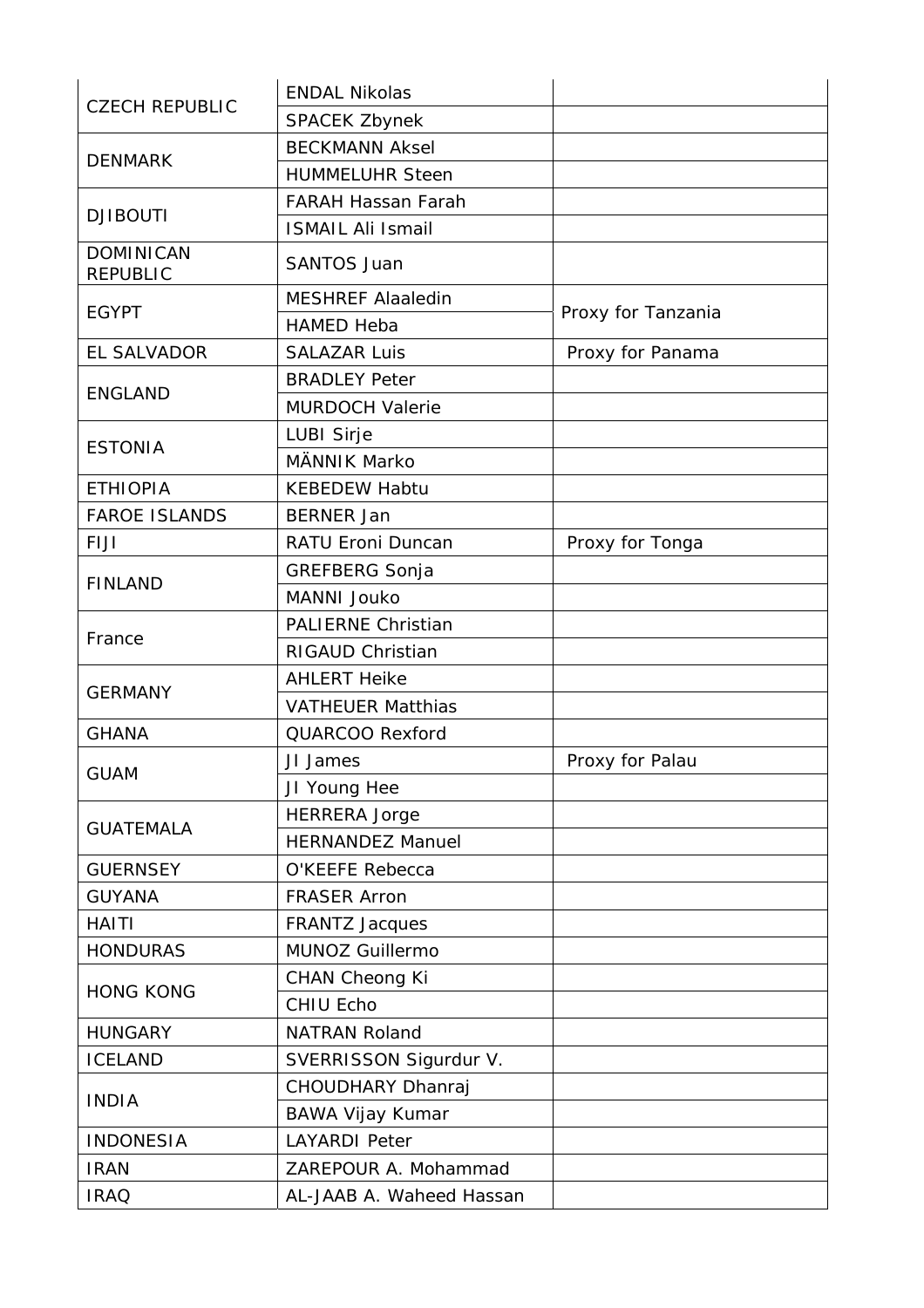|                    | <b>HARDA Baram</b>              |                     |  |
|--------------------|---------------------------------|---------------------|--|
| <b>IRELAND</b>     | <b>STRONG Kenneth</b>           |                     |  |
| <b>ISLE OF MAN</b> | MACFARLANE Malcolm              |                     |  |
| <b>ISRAEL</b>      | <b>KRAUS Oscar</b>              |                     |  |
| <b>ITALY</b>       | <b>SCIANNIMANICO Francesco</b>  |                     |  |
|                    | MARINO Giuseppe                 | Proxy for Greece    |  |
| <b>JAMAICA</b>     | <b>LOTHIAN Godfrey</b>          |                     |  |
|                    | MCMILLAN Ian                    |                     |  |
| <b>JAPAN</b>       | <b>MAEHARA Masahiro</b>         |                     |  |
|                    | YOKOTA Sachiko                  |                     |  |
| <b>JERSEY</b>      | <b>GASCOYNE Craig</b>           |                     |  |
|                    | LE MAISTRE Keith                |                     |  |
| <b>KAZAKHSTAN</b>  | <b>DRUZHKOVA Yelena</b>         |                     |  |
|                    | <b>BEISALIYEV Malik</b>         |                     |  |
| <b>KENYA</b>       | <b>MUDIBO Andrew</b>            | Proxy for Lesotho   |  |
|                    | <b>GUDKA Madhu</b>              |                     |  |
| <b>KOREA</b>       | <b>LEE Yousung</b>              |                     |  |
|                    | <b>SEO Euncheol</b>             |                     |  |
| <b>KOREA DPR</b>   | JU Jong Chol                    |                     |  |
|                    | <b>KO Chol Ho</b>               |                     |  |
| <b>KOSOVO</b>      | <b>FAZLIJA Aferdita</b>         |                     |  |
|                    | <b>CITAKU Nehat</b>             |                     |  |
| <b>KUWAIT</b>      | AL-MATOUQ Mohammad              | Proxy for Palestine |  |
| KYRGYZSTAN         | <b>BALYAN Samson</b>            |                     |  |
|                    | <b>TESHAEV Shukhratulla</b>     |                     |  |
| <b>LAOS</b>        | <b>VONGSA Somchay</b>           |                     |  |
|                    | SANTIKHONGAKHA Orlathay         |                     |  |
| LATVIA             | <b>PURINSH Egils</b>            |                     |  |
| <b>LEBANON</b>     | HAJJ-NICOLAS Selim              | Proxy for Jordan    |  |
|                    | <b>NOUR EDDINE Wael</b>         |                     |  |
| LIBERIA            | <b>KORVAH Amos</b>              |                     |  |
| <b>LIBYA</b>       | <b>NAAS Mahmoud</b>             | Proxy for Chad      |  |
|                    | <b>ABOUJANAH Eltaher</b>        |                     |  |
| LIESTENSTEIN       | <b>NEUBAUER Herbert</b>         |                     |  |
| LITHUANIA          | <b>BALAISA Rimgaudas</b>        |                     |  |
| LUXEMBOURG         | <b>HARTMANN André</b>           |                     |  |
|                    | <b>GONDERINGER Camille</b>      |                     |  |
| <b>MACAO</b>       | O I Chau                        |                     |  |
| <b>MACEDONIA</b>   | STANOJKOVSKI Jovanche           |                     |  |
| <b>MADAGASCAR</b>  | AMBINITSOARIVELO Jean<br>Herley |                     |  |
| <b>MALAYSIA</b>    | <b>CHEE Christina</b>           | Proxy for Myanmar   |  |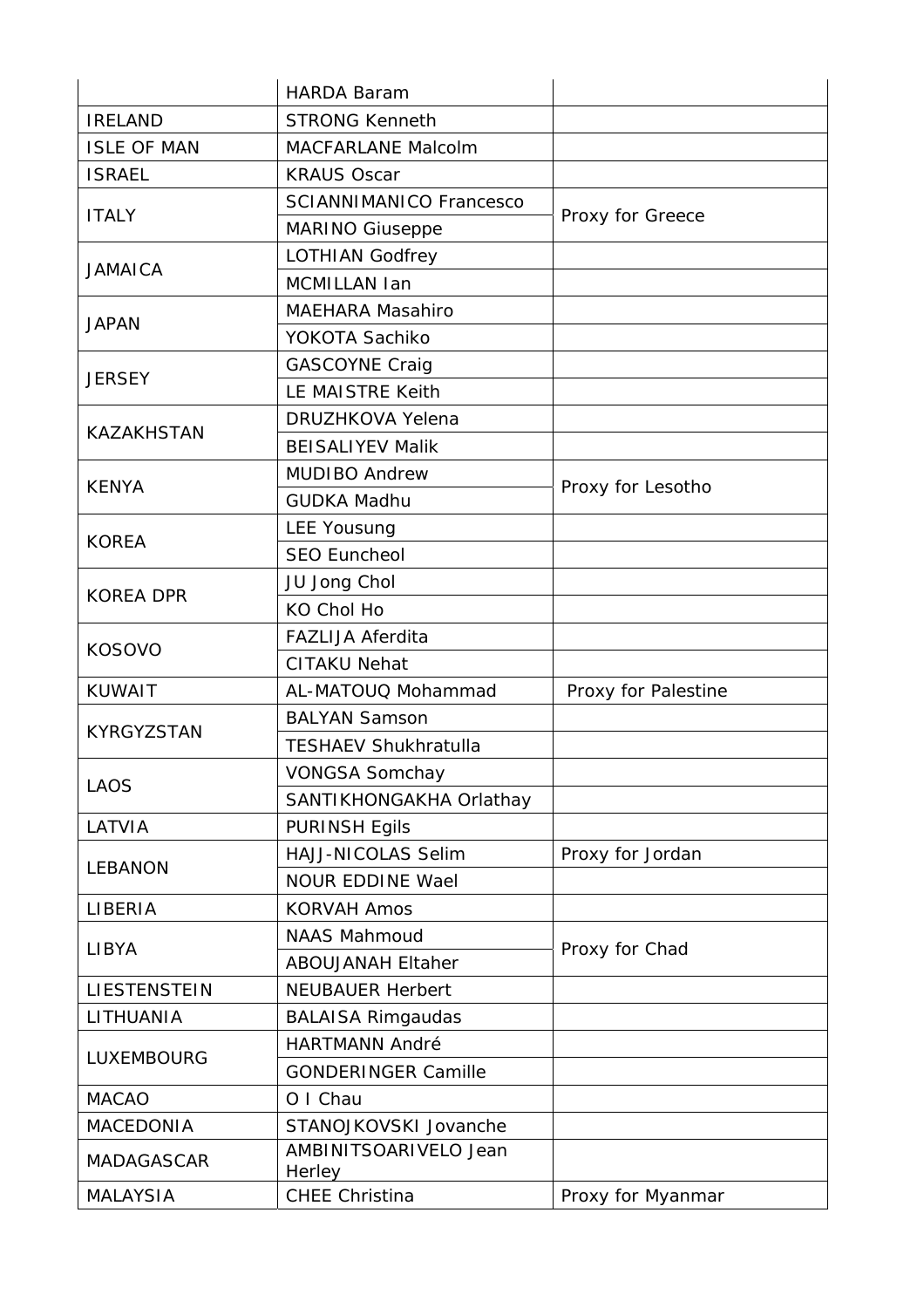| <b>MALDIVES</b>      | <b>LATHEEF Ahmed</b>           |                              |
|----------------------|--------------------------------|------------------------------|
| <b>MALTA</b>         | <b>DAWSON Paul</b>             |                              |
| <b>MAURITIUS</b>     | <b>DESCANN Ganeshan</b>        |                              |
| <b>MEXICO</b>        | <b>BLANCO Sergio Arturo</b>    |                              |
|                      | RUELAS VARGAS Elisabeth        | Proxy for Dominica           |
| <b>MOLDOVA</b>       | <b>SARIC Oleg</b>              |                              |
|                      | MICHELIS Christian             |                              |
| <b>MONACO</b>        | <b>LOULERGUE Marc</b>          | Proxy for Gibraltar          |
|                      | CHIMEDDORJ Amarsanaa           |                              |
| <b>MONGOLIA</b>      | <b>TOGTOKHBAYAR Bat-erdene</b> |                              |
|                      | ZONJIC Dijana                  |                              |
| <b>MONTENEGRO</b>    | <b>KALUDJEROVIC Branislav</b>  |                              |
| <b>MOROCCO</b>       | EL HAJJI Monqid                | Proxy for Mauritania         |
|                      | <b>FLEIDL Heiko</b>            |                              |
| <b>NAMIBIA</b>       | <b>VASIN Yury</b>              |                              |
| <b>NAURU</b>         | <b>MOSES Reagan</b>            | Proxy for Micronesia         |
|                      | <b>SIALINO Achim</b>           |                              |
| <b>NETHERLANDS</b>   | <b>VAN HAAREN Hans</b>         |                              |
| <b>NEW CALEDONIA</b> | <b>GAUTHIER Cathy</b>          | Proxy for Wallis             |
| <b>NEW ZEALAND</b>   | <b>KYLE Paul</b>               | Proxy for Niue               |
|                      | <b>MOLINA Jose</b>             |                              |
| NICARAGUA            | PEREZ Pedro Pablo              |                              |
| <b>NIGERIA</b>       | OGUNTADE Segun Folorunso       | Proxy for Malawi             |
| <b>NORWAY</b>        | <b>NORDBY Svenn-Erik</b>       |                              |
| <b>PAKISTAN</b>      | KHALID MAHMOOD Chaudhry        |                              |
| PARAGUAY             | REAL Benjamin                  |                              |
| <b>PERU</b>          | <b>GOMEZ PERALTA Javier</b>    |                              |
|                      | <b>ANDANAR Annie</b>           |                              |
| <b>PHILIPPINES</b>   | <b>ANDANAR Wencelito</b>       |                              |
| <b>POLAND</b>        | WALDOWSKI Wojciech             |                              |
| <b>PORTUGAL</b>      | <b>MOURA Pedro</b>             |                              |
|                      | <b>COSTA Daniela</b>           |                              |
|                      | <b>CASTALDO Leticia</b>        |                              |
| PUERTO RICO          | <b>SANTOS Ivan</b>             | Proxy for St Kitts and Nevis |
| QATAR                | <b>SALEH Mohd Abdulla</b>      |                              |
|                      | AL-MUFTAH Ali Sultan           |                              |
| <b>ROMANIA</b>       | <b>ROMANESCU Beatrice</b>      |                              |
| <b>RUSSIA</b>        | <b>TARASOV Vladimir</b>        |                              |
|                      | <b>MARKOV Roman</b>            |                              |
| <b>RWANDA</b>        | <b>SEMIGABO Eugene</b>         |                              |
|                      | PIVA Stefano                   |                              |
| <b>SAN MARINO</b>    | <b>UNYI Bernadett</b>          |                              |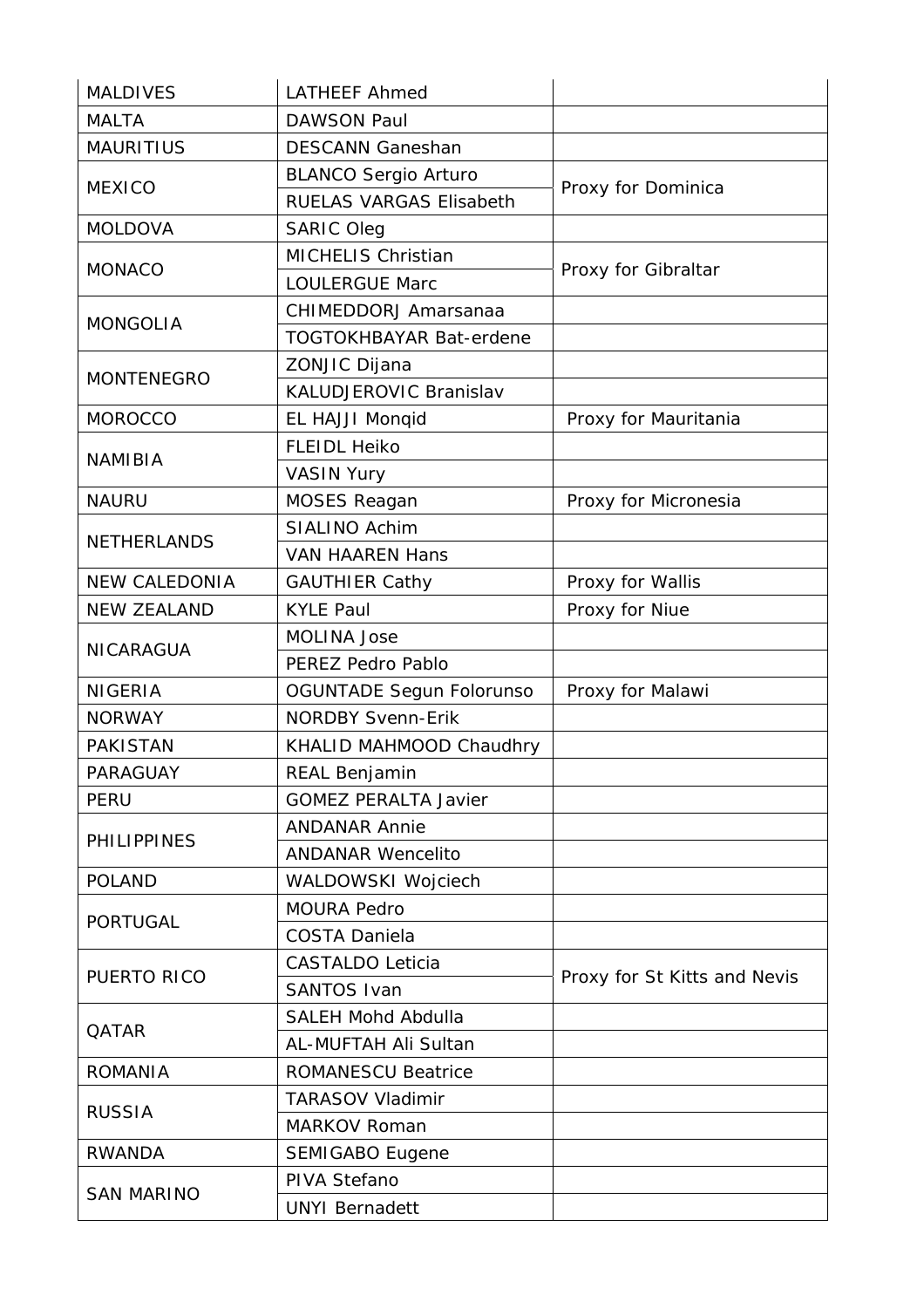| <b>SAUDI ARABIA</b>                    | ALHOSSAINI Mohamad           |                                     |
|----------------------------------------|------------------------------|-------------------------------------|
|                                        | <b>ALRUWASHID Mohammed</b>   |                                     |
| <b>ST LUCIA</b>                        | <b>MATTHEWS Teddy</b>        | Proxy for British Virgin<br>Islands |
|                                        | <b>MCCALLUM Philip</b>       |                                     |
| <b>SCOTLAND</b>                        | <b>MCGOWAN Stewart</b>       |                                     |
| <b>SENEGAL</b>                         | LO Balla                     | Proxy for Gambia                    |
|                                        | <b>KALINIC Zoran</b>         |                                     |
| <b>SERBIA</b>                          | <b>MATKOVIC Aleksandar</b>   |                                     |
| <b>SEYCHELLES</b>                      | <b>REMIE Francis</b>         |                                     |
|                                        | WONG Hui Leng                |                                     |
| <b>SINGAPORE</b>                       | LEE Bee Wah                  |                                     |
| <b>SLOVAKIA</b>                        | <b>HAMRAN Anton</b>          |                                     |
| <b>SLOVENIA</b>                        | HRIBAR Marjan                |                                     |
| <b>SOMALIA</b>                         | <b>OMAR Mire</b>             |                                     |
| SOUTH AFRICA                           | <b>BUCKTON Brian</b>         | Proxy for Swaziland                 |
| <b>SPAIN</b>                           | MACHADO Miguel Angel         | Proxy for Andorra                   |
|                                        | RAJAPAKSA Jagath             |                                     |
| <b>SRI LANKA</b>                       | WEWELWALA HEWAGE             |                                     |
|                                        | Tamara                       |                                     |
| <b>SUDAN</b>                           | ELSALLAWI Abdelrahman        |                                     |
| <b>SURINAME</b>                        | <b>HOOGHART Desire</b>       |                                     |
| <b>SWEDEN</b>                          | <b>GUSTAFSSON David</b>      |                                     |
| SWITZERLAND                            | SILBERSCHMIDT Georg          |                                     |
|                                        | <b>STANCU Jean-Pascal</b>    |                                     |
| <b>SYRIA</b>                           | <b>KALLAS Mamoun</b>         |                                     |
| <b>TAHITI</b>                          | <b>TEINAORE Louis Teril</b>  | Proxy for Kiribati                  |
| TAJIKISTAN                             | SAIDOV Zaid                  |                                     |
| <b>THAILAND</b>                        | <b>RUENGVES Nattavuth</b>    | Proxy for Brunei                    |
| <b>TOGO</b>                            | <b>LAWSON GAIZER Boe</b>     |                                     |
|                                        | LOCOH Kodjo Afanou           |                                     |
| <b>TRINIDAD &amp;</b><br><b>TOBAGO</b> | LALMAN-ST LOUIS Jeromaine    |                                     |
| <b>TUNISIA</b>                         | <b>GUERFEL Lotfi</b>         |                                     |
| <b>TURKEY</b>                          | <b>CIMEN Oktay</b>           |                                     |
|                                        | <b>CAKIR Veli Ozan</b>       |                                     |
| TURKMENISTAN                           | <b>AHMEDOV Rustam</b>        |                                     |
| <b>UGANDA</b>                          | <b>GALABUZI Dennis Ssozi</b> |                                     |
| <b>UKRAINE</b>                         | <b>ULLANCHYCH Mykola</b>     |                                     |
|                                        | LANDYK Valentyn              |                                     |
| UNITED ARAB                            | <b>IBRAHIM Fathiya</b>       |                                     |
| <b>EMIRATES</b>                        | <b>ALHAJERI Dawoud</b>       |                                     |
| <b>URUGUAY</b>                         | MIGLIETTI Roberto            |                                     |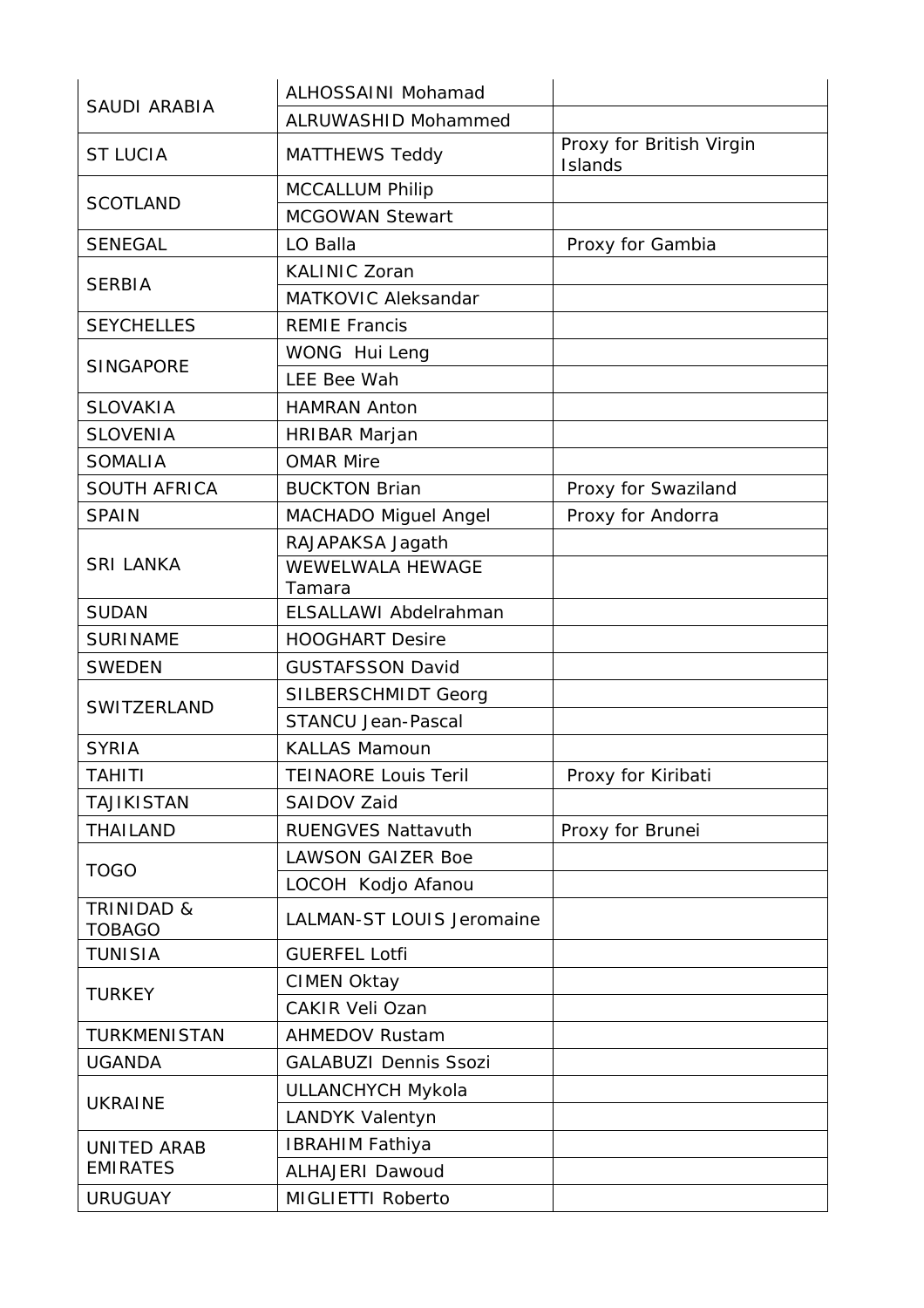| <b>USA</b>        | <b>HSING Linda</b>         | Proxy for Bermuda         |
|-------------------|----------------------------|---------------------------|
| <b>UZBEKISTAN</b> | <b>TURSUNOV Fakhritdin</b> |                           |
| <b>VANUATU</b>    | LULU Ham                   | Proxy for Solomon Islands |
| VENEZUELA         | <b>MARCANO Pedro</b>       | Proxy for St Maarten      |
| <b>WALES</b>      | <b>URBAN Gergley</b>       |                           |
| <b>YEMEN</b>      | AL-SUNAINI Esam Ali        |                           |
|                   | ZABARAH Motahar Ahmed      |                           |
| <b>ZAMBIA</b>     | <b>CHENDA Charles</b>      |                           |

|       | Judit Farago              |
|-------|---------------------------|
|       | <b>Glenn Tepper</b>       |
|       | <b>Alison Burchell</b>    |
|       | Etsuko Enami              |
|       | <b>Vicky Eleftheriade</b> |
|       | Habiba Besic              |
|       | Polona C. Susin           |
|       | Raul Calin                |
|       | Matt Pound                |
|       | Kimberly Koh              |
| Staff | Michael Brown             |
|       | Ramon Ortega Montes       |
|       | <b>Ahmed Dawlatly</b>     |
|       | Papic Dejan               |
|       | Zita Pidl                 |
|       | <b>Steve Dainton</b>      |
|       | <b>Mikael Andersson</b>   |
|       | Lilamani de Soysa         |
|       | <b>Afshin Badiee</b>      |
|       | <b>Remy Gros</b>          |

| Observers                      | Open session only   |
|--------------------------------|---------------------|
| Japan 2014                     | Tonouchi Shogo      |
|                                | Oishi Satoru        |
|                                | Shimadate Hideki    |
| Sweden 2016<br><b>Bid Team</b> | Johan F Lundberg    |
|                                | Jörgen Persson      |
|                                | Thomas Buza         |
|                                | Lovisa Brorson      |
|                                | Terje Johansson     |
|                                | Asa Carlsson        |
|                                | Fredrik Geijer      |
|                                | Anna-Carin Ahlquist |